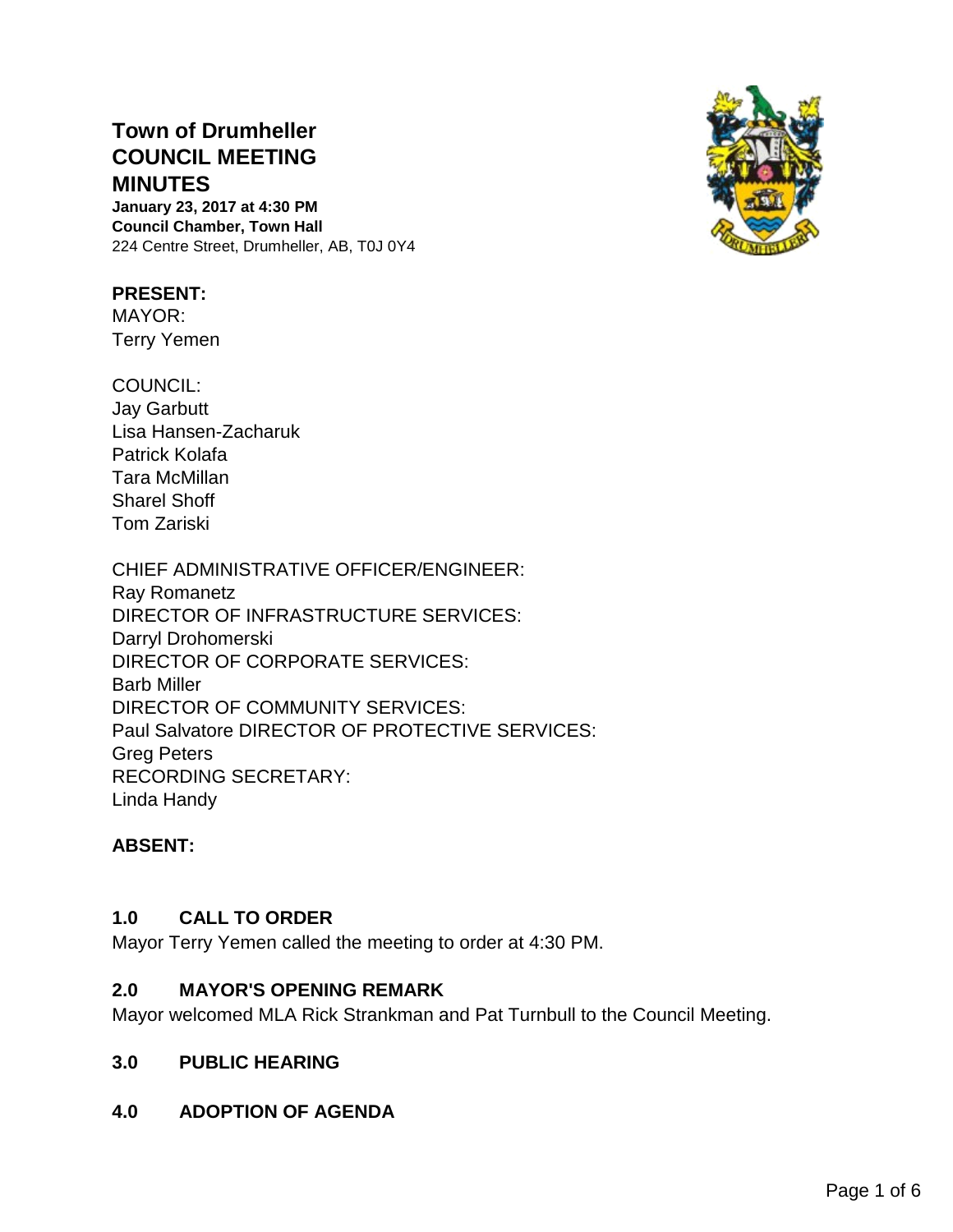Addition to Agenda - 13.1 Mayor Terry Yemen - Canadian Badlands Report **MO2017.07** Hansen-Zacharuk, Garbutt moved to adopt the agenda as amended. Carried unanimously.

## **5.0 MINUTES**

## **5.1. ADOPTION OF REGULAR COUNCIL MEETING MINUTES**

5.1.1 Regular Council Meeting Minutes of January 9, 2017

**MO2017.08** Shoff, Zariski moved to adopt the Regular Council Meeting Minutes of January 9, 2017 as presented. Carried unanimously.

#### **5.2. MINUTES OF MEETING PRESENTED FOR INFORMATION**

Municipal Planning Commission Meeting Minutes of December 7, 2016.

#### **5.3. BUSINESS ARISING FROM THE MINUTES**

#### **6.0 DELEGATIONS**

- **7.0 COMMITTEE OF THE WHOLE RECOMMENDATIONS**
- **8.0 REQUEST FOR DECISION REPORTS**

#### **8.1. CAO**

8.1.1 Bylaw 01.17 being a bylaw to amend the Land Use Bylaw 10.08

R. Romanetz presented Bylaw 01.17 which proposes to change Plan 0813007 Block 15 Lot 2 from "UT" Urban Transition District to "SCR" Suburban Community Residential District. He advised that the applicant wishes to reclassify the property at the east end of East Coulee which would allow for the placement of a manufactured home. He further advised that following first reading, the circulation to neighboring properties and advertising of the public hearing will be carried out.

**MO2017.09** Shoff, Garbutt for first reading of Bylaw 01.17. Carried unanimously.

#### 8.1.2 RFD – 2017 Strategic Business Plan

R. Romanetz advised that the Town's 2017 Strategic Business Plan was developed at the Council Retreat held on October  $24<sup>th</sup>$  and  $25<sup>th</sup>$ , 2016. The intent of the plan is to identify priorities, how they will be accomplished, who will do the work, by when and within what framework of accountability. The Strategic Business Plan includes 2017 Corporate, Organizational and Operational Improvements Work Programs. He further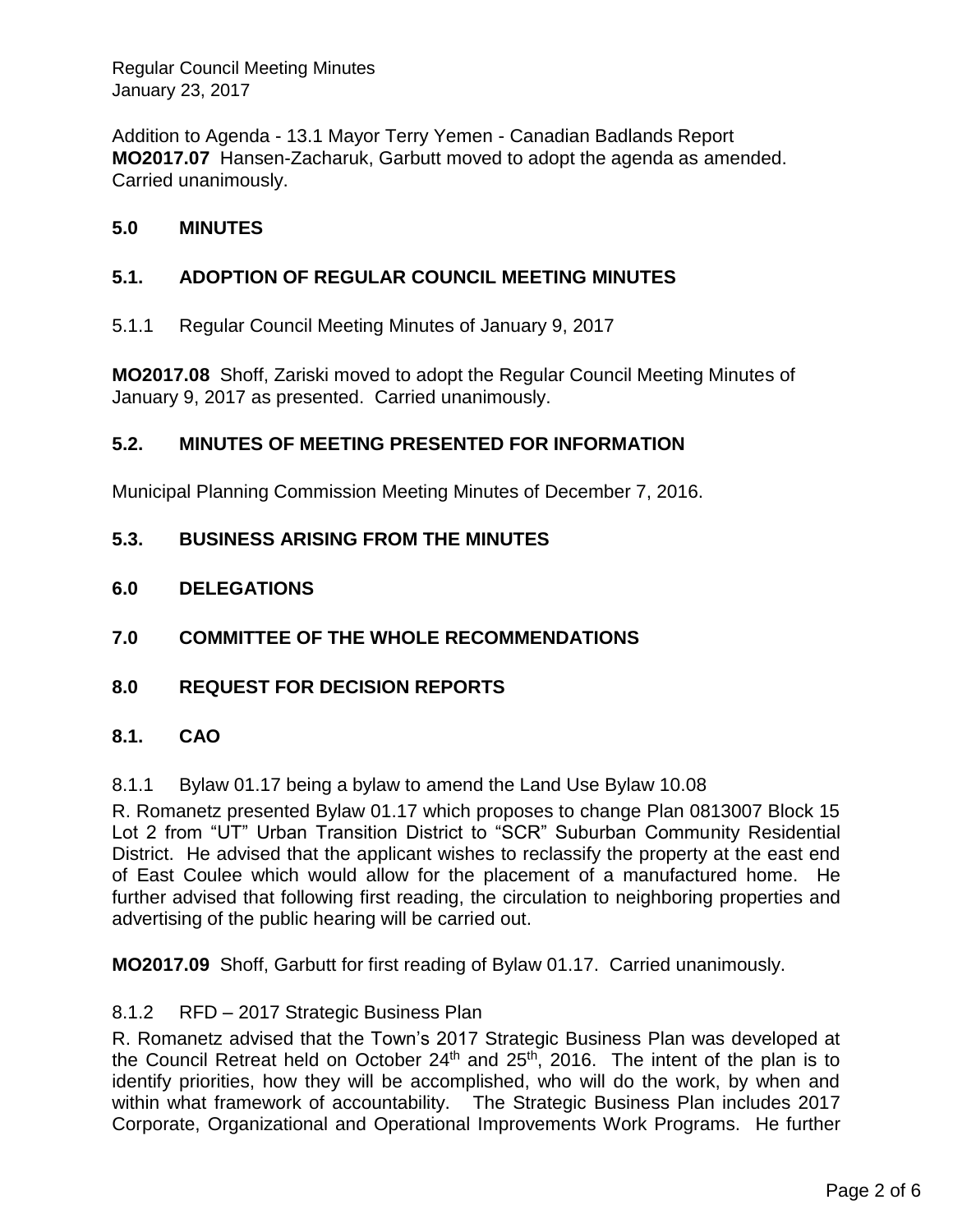advised that in addition to the priorities identied in the 2017 Strategic Business Plan, Administration develops a separate list of operational work priorities not included in this document. He further advised that some corporate priorities are dependent upon the receipt of Provincial grant dollars which is unknown until their budget is released in March. He recommended approval of the 2017 Plan with the understanding that more details will be provided on the specific work priorities as more information is received from the Province.

**MO2017.10** Hansen-Zacharuk, Shoff moved to approve the 2017 Strategic Business Plan with the understanding that more specific information will be provided on work priorities.

Discussion on Motion:

Councillor J. Garbutt stated that he believes there was an oversight with the omission of Council's number one priority being the execution of succession planning as it relates to the CAO. Council agreed to the amendment.

Councillor J. Garbutt asked for clarification on what the Arts and Culture Strategy entails. P. Salvatore explained that a facilitated session will be held this Wednesday, January 25<sup>th</sup> to identify goals for arts and culture activities in Drumheller. He stated that in addition to this, Administration will be proceeding with a Community Group Assistance Policy as it relates to the decision on requests for assistance for community events – how the Town's decides and who the Town helps out. He stated that Administration will include an inventory of all assistance to community groups – both funding and in-kind.

Councillor L. Hansen-Zacharuk asked when the banners in celebration of Canada's 150 will be hung. P. Salvatore stated that the banners have been ordered and will be hung along the Drumheller's highest traffic route – the south entrance. He further explained that the Heritage, Arts and Culture Committee has been assigned the tasks for celebrating Canada 150 and they intend to invite and involve community groups on planning of the events.

Councillor S. Shoff asked if Drumheller will have their own Celebration Canada 150 lapel pin. P. Salvatore stated the Committee is reviewing their budget and will take the creation of a pin into consideration.

Councillor L. Hansen-Zacharuk stated that she wanted residents to know that Banff Park Passes are available at the gate and do not need to be ordered online.

**MO2017.10A** Hansen-Zacharuk, Shoff moved to approve the 2017 Strategic Business Plan with the understanding that more specific information will be provided on work priorities, and as amended to include the "Execution of Succession Planning as it relates to the CAO".

Vote on Motion: Carried unanimously.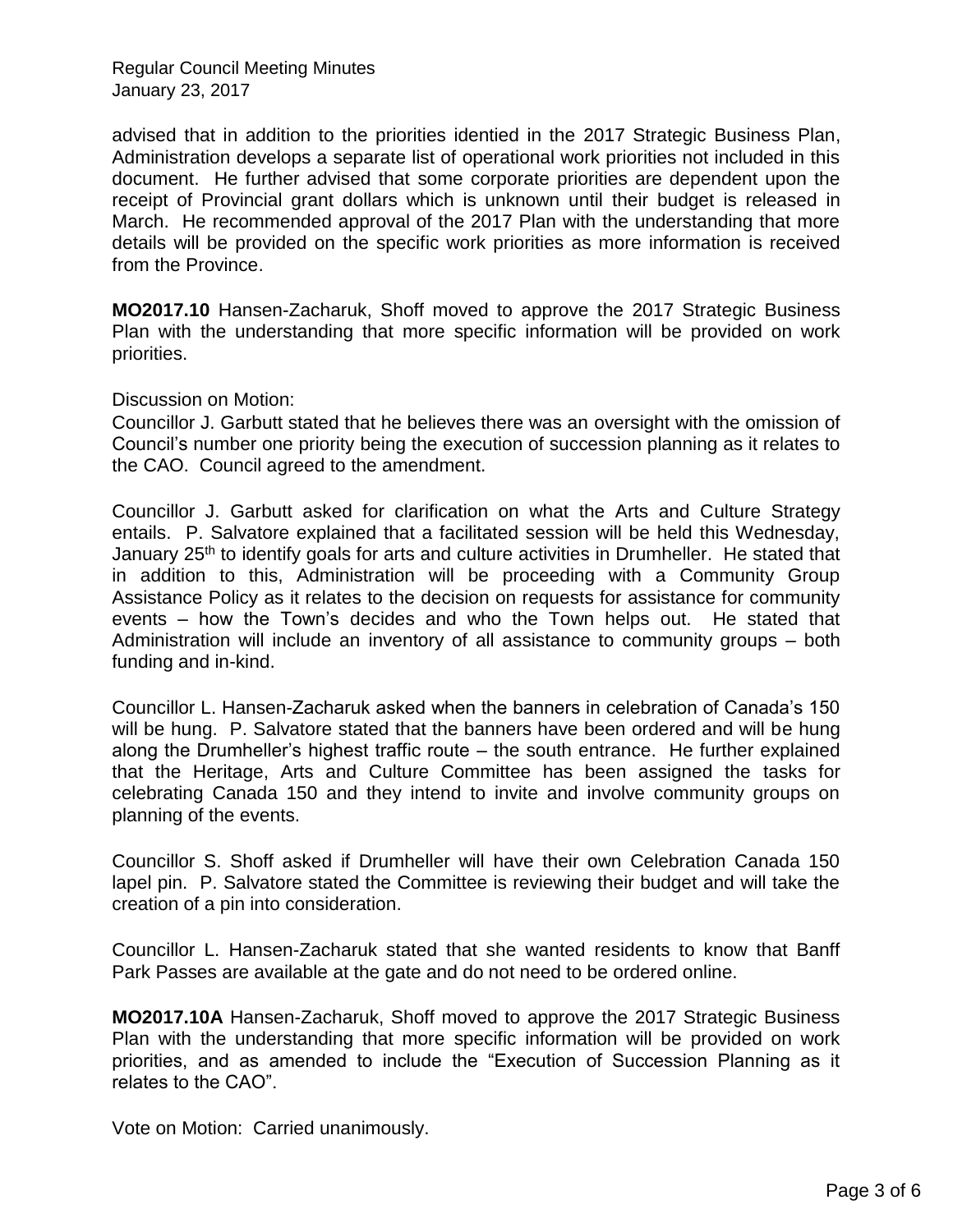# **8.2. DIRECTOR OF INFRASTRUCTURE SERVICES**

#### 8.2.1 Solid Waste Collection Update

D. Drohomerski advised that GFL Environment will commence operations on February  $6<sup>th</sup>$ . He explained that there are two components to the collection – residential and commercial. In the RFD process, it was stated that GFL will be utilizing staff from Huxted however this will not be the case as the residential Huxted drivers have found other employment. GFL will bring in resources to ensure there is a smooth transition. The Town sets the prices for commercial pickup however the Town does not keep a data base. GFL has had to prepare a collection list of commercial customers. The Town has prepared a Q & A which has been posted on the website as well as a media release. Town staff can answer some of the questions however customers are being referred to GFL. GFL will be bringing in their bins and stockpiling across from 7/11 until they are delivered. The downtown area might be congested with two sets of bins until Huxted removes their bins. D. Drohomerski thanked Huxted for an admirable job over the last 13 years.

Councillor J. Garbutt asked for an explanation on the choices for commercial businesses. D. Drohomerski explained that Huxted maintains a list of their commercial businesses (bin customer) and the Town only assigns the prices for the bin pickup. Commercial customers have two choices - haul the garbage themselves or they must use the Town's provider as it is a franchise agreement under the Town's bylaw. He explained that the bylaw has been enforced in the past as the Town had to take a previous contractor to Court when they were infringing on Huxted's rights. R. Romanetz explained that other waste haulers can only collect trade / industrial waste.

Councillor T. Zariski asked why bins are placed haphazardly throughout the community. R. Romanetz advised that the Land Use Bylaw provides guidance and if there is a development that requires a bin, it should be screened. In terms of residential waste bins, they are normally placed in the back alley however some residential bins must be placed on the front street if there is no back lane. He further advised that the Town would respond to complaints if a bin is not placed according to the Town's bylaws.

Councillor P. Kolafa asked if there would be changes to the residential pickup schedule. R. Romanetz advised that GFL has indicated no change to the residential pickup schedule for one year.

#### **8.3. DIRECTOR OF CORPORATE SERVICES**

#### 8.3.1 RFD – Bad Debt – Utilities Account

B. Miller advised that the Town has approximately 90 utility accounts in arrears largely resulting from rental properties. She further advised that the account balances included in the RFD are greater than 120 days in arrears and occurred between January 2014 and August 2016. All the accounts in arrears have been sent to a collections agency and are actively being pursued for payment. She explained that although the Municipal Government Act provides municipalities with the legislation necessary to mitigate bad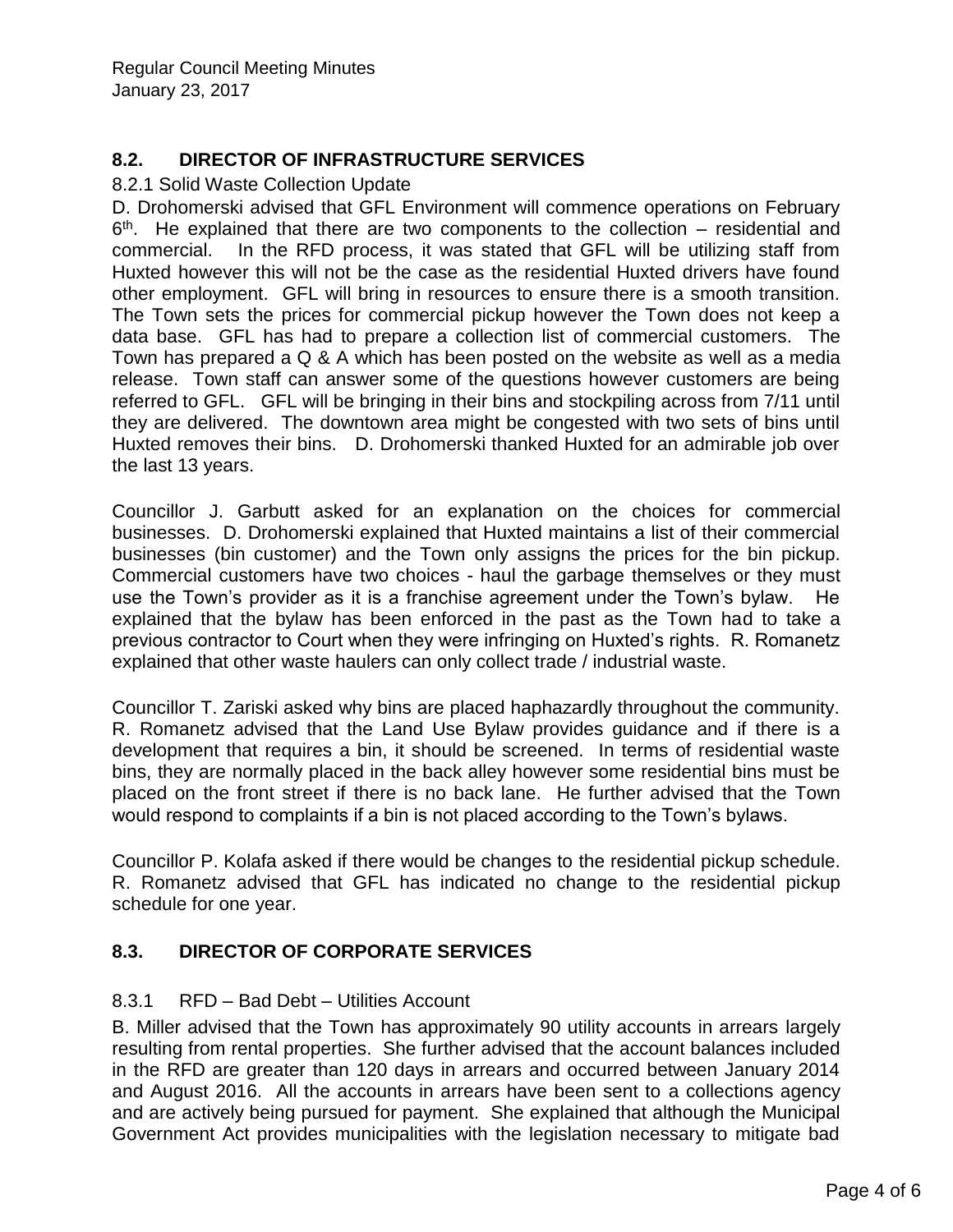debt of utilities by granting authority to transfer outstanding balances to the tax roll, this can only be done if the utility account holder is also the property owner. She further explained that Administration will be presenting a draft bylaw to Council at the next Regular Council Meeting that will allow the Town to transfer unpaid debt to the property owner. She further advised that most of the debt incurred is from the years 2014 and 2015 and as such, the financial impact of these arrears balances have been realized annually in prior financial statements.

**MO2017.11** Kolafa, Shoff moved that Council authorize the write-off of outstanding utility account balances in the amount of \$21,787.73 against the allowance of that debt.

Councillor L. Hansen-Zacharuk asked that the dates be included in the motion, January 2014 to August 31, 2016. Council agreed to the amendment.

**MO2017.11A** Kolafa, Shoff moved that Council authorize the write-off of outstanding utility account balances in the amount of \$21,787.73 dated January 2014 to August 31, 2016.

Discussion on Motion:

Councillor J. Garbutt asked if the motion halts the collection of these accounts by an agency. B. Miller stated that an agency will continue with their collection process. Mayor Yemen asked if there are multiple write-offs on the same property. B. Miller stated most likely yes, however the new bylaw will address this issue with the debt being transferred to the property owner's taxes.

Vote on Motion Carried unanimously.

#### **8.4. DIRECTOR OF COMMUNITY SERVICES**

- **8.5. DIRECTOR OF PROTECTIVE SERVICES**
- **9.0 PRESENTATION OF QUARTERLY REPORTS BY ADMINISTRATION**
- **10.0 PUBLIC HEARING DECISIONS**
- **11.0 UNFINISHED BUSINESS**
- **12.0 NOTICE OF MOTION**

#### **13.0 COUNCILLOR REPORTS**

13.1 Canadian Badlands Report

Mayor Terry Yemen advised that he attended the Canadian Badlands' Meeting in Brooks on January 19<sup>th</sup>. He further advised that Strathmore's Economic Development